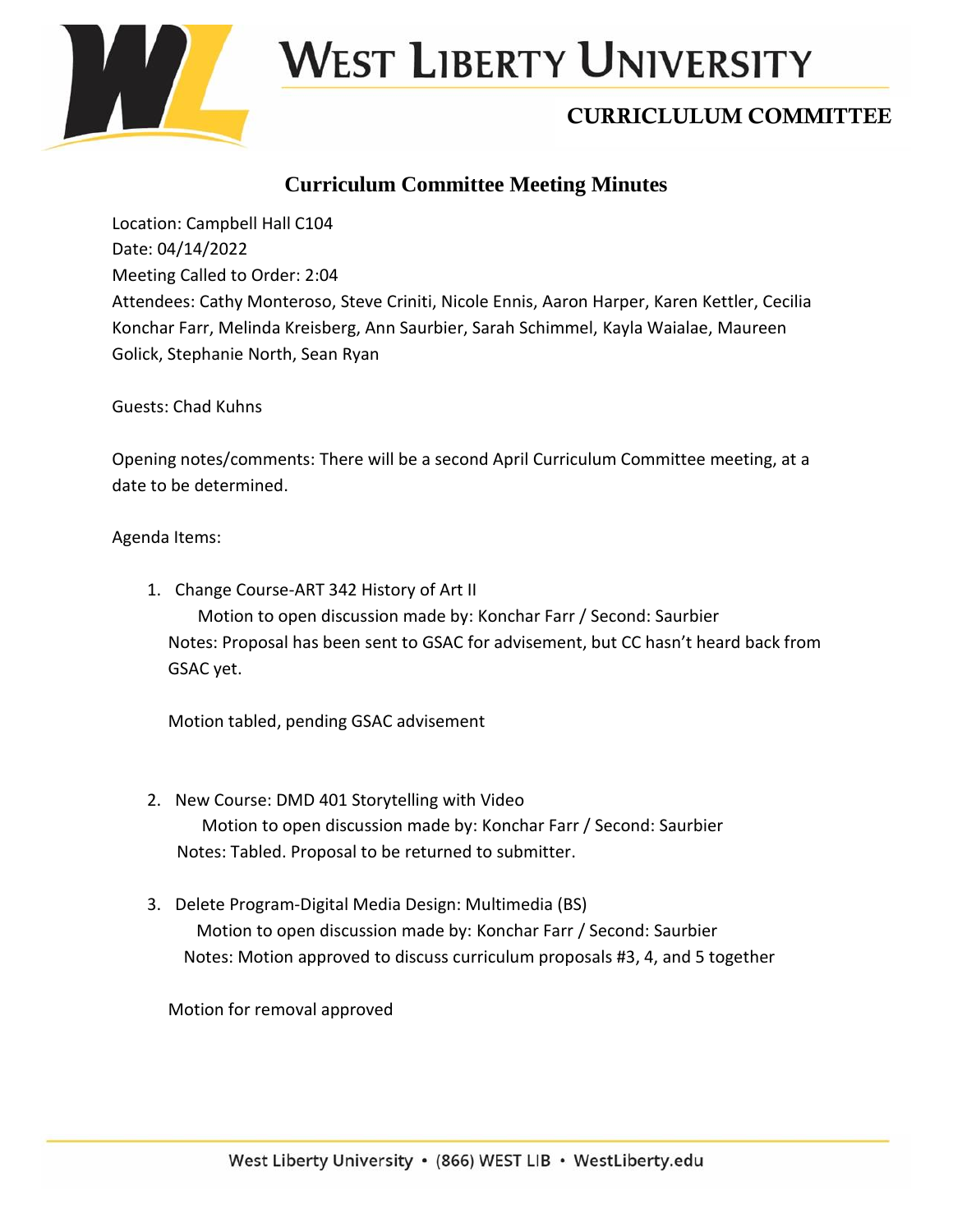

# West Liberty University

## CURRICLULUM COMMITTEE

- 4. Delete Program-Digital Media Design: Audio Production (BS) Motion to open discussion made by: Konchar Farr / Second: Saurbier Notes: Removal approved
- 5. Delete Program-Digital Media Design: Video & Film (BS) Motion to open discussion made by: Konchar Farr / Second: Saurbier Notes: Removal approved
- 6. Change Course- Art 320 Ceramics II Motion to open discussion made by: Konchar Farr / Second: Saurbier Notes: Approved
- 7. New Program-Inclusion, Diversity, Engagement and Awareness (IDEA) Motion to open discussion made by: Konchar Farr / Second: Saurbier Notes: Tabled
- 8. Change Course-MATH 130 College Algebra with Applications Motion to open discussion made by: Kettler / Second: Schimmel Notes: Approved
- 9. Change Course-MATH 145 Pre-Calculus Motion to open discussion made by: Kettler / Second: Saurbier Notes: Approved
- 10. Change Program-Biology: Environmental Stewardship & Educ (BS) Motion to open discussion made by: Kettler / Second: Saurbier Notes: Approved
- 11. Change Program-Chemistry (BS) Motion to open discussion made by: Kettler / Second: Kreisberg Notes: Approved
- 12. Change Program-Medical Lab Science (BS) Motion to open discussion made by: Kettler / Second: Schimmel Notes: Approved